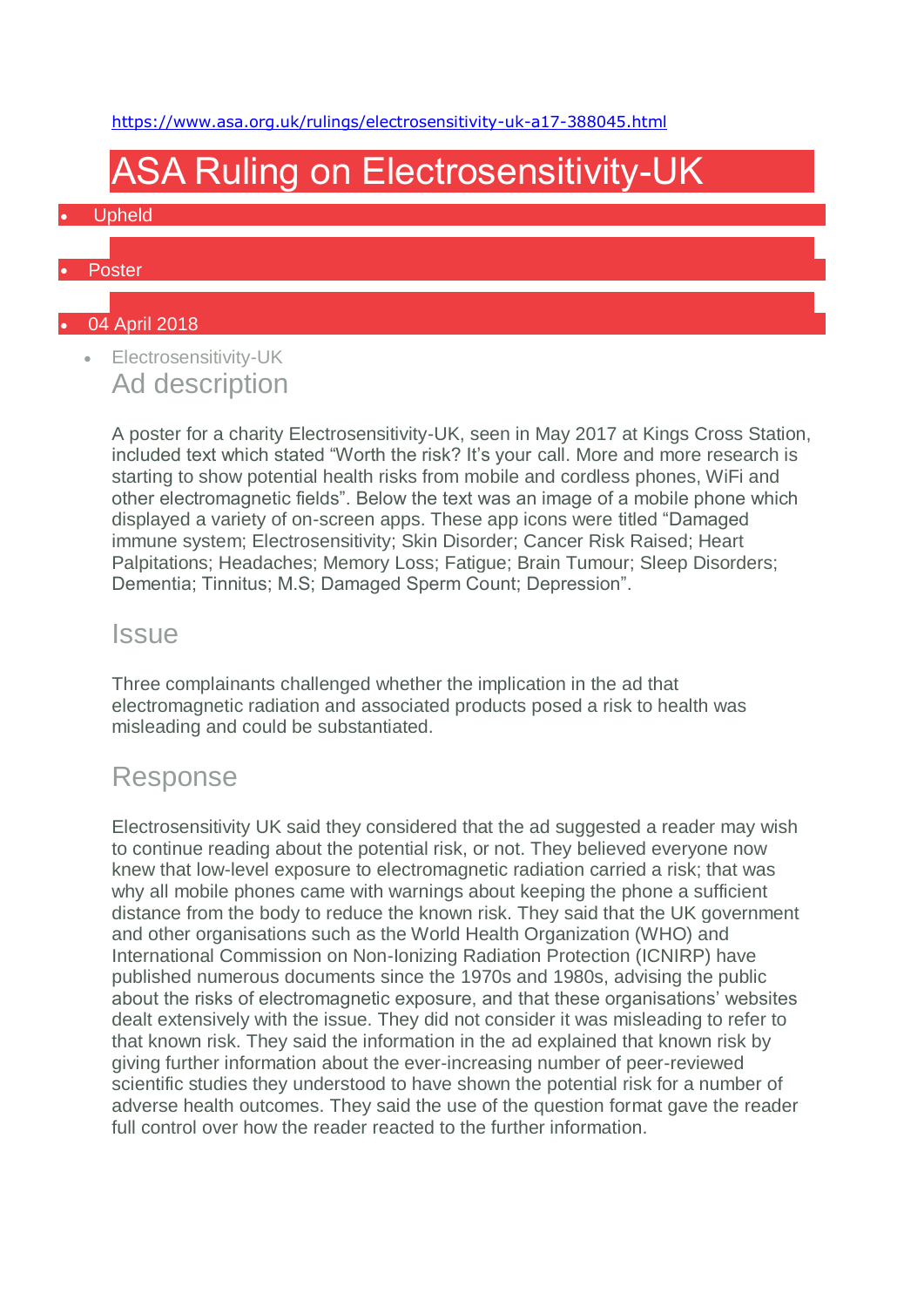They said that by providing very basic information, which alluded to what they understood was the current state of scientific research, the reader was then able to exercise their own choice. They said to say that there was no potential risk, or to say that there was no or reducing evidence, was inaccurate. They said the use of the additional term "potential" deliberately reinforced the notion that the information provided was nuanced with appropriate caveats to cover every case, and they considered that all members of the public would see the ad in that light.

As to the specific health claim regarding mobile phones, they understood that all recent mobile phones had: cellular transmitters with radiation and signals operating at RF and ELF frequencies; Wi-Fi transmitters with radiation and signals that operated at RF and ELF frequencies; and powerful batteries with magnetic fields, in addition to GPS receivers. They considered mobile phones therefore involved magnetic, ELF and RF frequencies and signals, and therefore all health studies on any of these frequencies and signals were relevant. They considered since the same type of frequencies and signal patterns were used by Wi-Fi, mobile phones, mobile phone base stations, baby monitors, cordless phones, smart meters, etc., all health studies relevant to those devices were also relevant to mobile phones. For those scientific reasons, they said the ad was deliberately not and could not be limited to just one device. They considered mobile phones were the best example of common devices using such a wide range of EM field and radiation patterns and signals.

They said there was a potential health risk associated with exposure to mobile phone radiation. They understood that some experts believed there were now some 20,000 relevant peer-reviewed studies. They said the list of 15 symptoms and health outcomes associated with low-level electromagnetic exposure were just a proportion of perhaps 80 known symptoms and 30 conditions which could have been listed with the support of peer-reviewed studies. They believed all governments and regulators accepted that this was the case, which was why many groups regularly updated their safety guidelines, including the UK, which last introduced new EM regulations under a year ago. They believed that position was supported by 200 involved scientists who had signed the International EMF Scientists Appeal to the United Nations and the World Health Organization to recognise the majority science which showed increasing health risks. They believed that the UK did not have any NHS centre of excellence in that health area and thus there were no researchers except psychologists investigating the Electrophobia, and the published list of health experts used by the ASA did not have expertise in health effects of bioelectromagnetics.

They considered that the WHO sheet 193 (a WHO fact sheet regarding electromagnetic fields and public health) was not relevant to the wording of the ad because they believed there was overwhelming evidence of adverse effects on health and well-being from low-level electromagnetic exposure. They considered that WHO sheet 193 was wrong, that it was not peer-reviewed, was out of date and there were major conflicts of interest within the WHO. Further they understood that the AGNIR (Advisory Group on Non-Ionising Radiation) 2012 Report (a report produced by an independent scientific advisory group that reported to Public Health England (PHE)) was not peer-reviewed. This report declared all low-level electromagnetic exposure safe in practical terms, including the public's exposure to mobile and cordless phones, masts, Wi-Fi and wireless smart meters, even though the advertiser believed in some areas about 80% of studies showed harm. They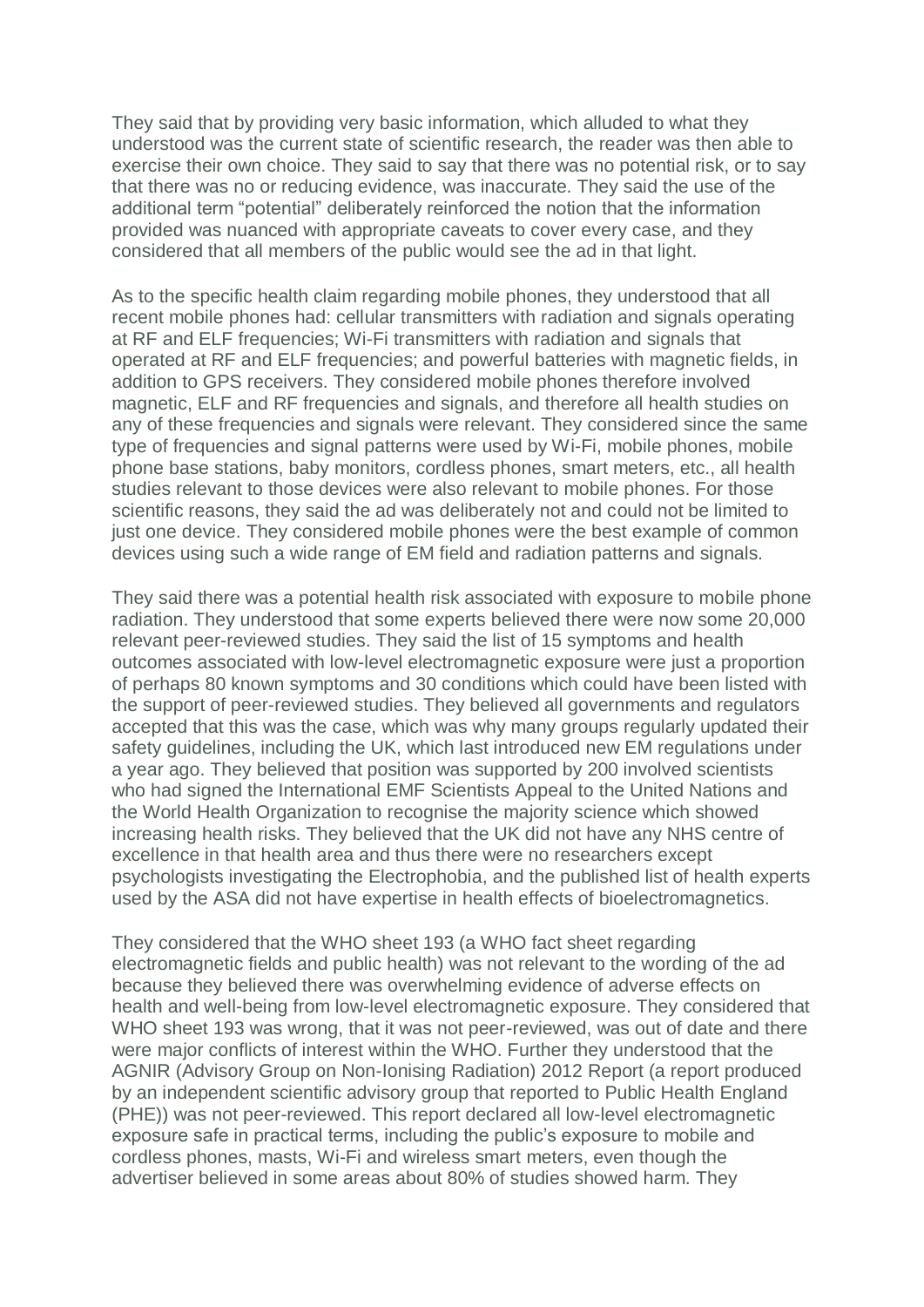considered that such sheets were worthless for scientific purposes and suited those regulators and governments wishing to continue with high levels of wireless irradiation of the general population. They considered supporters of the wireless industry exerted pressure to ensure that this type of news was not reported in the mainstream media.

They considered that the WHO/ICNIRP and PHE/AGNIR still clung to the out-dated 1953 thermal hypothesis. Instead, they understood that until the last decade, many possible mechanisms and pathways had been established and showed low level EM exposure caused health risks, but few were accepted universally. They believed that changed when it became clear that the fundamental mechanism inherent in VGCCs was sufficient to explain many, if not most, biological consequences downstream; at the same time, they believed it was becoming apparent that most outcomes could be linked in some way to oxidative stress. They believed the latter point was supported by numerous studies showing reduced risks when antioxidants were used and, similarly, earthing achieved a reduction in health risks. They also believed there were many other established mechanisms and pathways whereby low-level electromagnetic exposure could give rise to risks of biological reactions in addition to that mechanism. Regarding the specific conditions referred to in the ad, the advertiser believed that risks from mobile phones for that set of symptoms, in addition to the evidence from VGCCs and oxidative stress was able to be substantiated.

They believed electromagnetic hypersensitivity (EHS) was a condition that affected about 3.1–3.8% of the general population according to surveys listed by the WHO. Further, they believed about 30–40% of the general population were subliminally or slightly electrosensitive (ES) and as they believed bio-effects of EM exposure were cumulative, where such people remained in high levels of man-made EM exposure they had a greater risk of developing EHS. They believed headaches, tinnitus (the microwave hearing or a clicking sound in the ears) and similar effects on the hearing, skin disorders, dementia and related conditions such as Alzheimer's, damaged sperm count, depression and related effects, along with similar outcomes such as anxiety, irritability, stress, nervousness and suicide had long been recognised as a specific symptom of low-level electromagnetic exposure as from mobile phones. In many surveys they understood headaches appeared as the leading or within the top three of specific symptoms. They said that memory loss had long been recognised as a specific symptom of low-level electromagnetic exposure as from mobile phones, and had also been described as forgetfulness, cognitive disturbance, reduced cognition, reduced concentration, confusion, word loss, or poor learning. Similarly, they believed damage to the immune system, fatigue, heart palpitations, including heart rate, HRV, cardio-vascular effects, sleep disorders, including sleep disturbance and insomnia had been recognised as specific symptoms of low-level electromagnetic exposure, as from mobile phones. They also believed that since 1974 it had been known that EM exposure could affect demyelination and produce the symptoms of M.S. (Multiple Sclerosis).

They also understood that from 1984 radio frequency radiation and ELF fields as from mobile phones had been confirmed as having a risk for cancer. Further, they understood the WHO in 2011 classified mobile phones and all radio frequencies as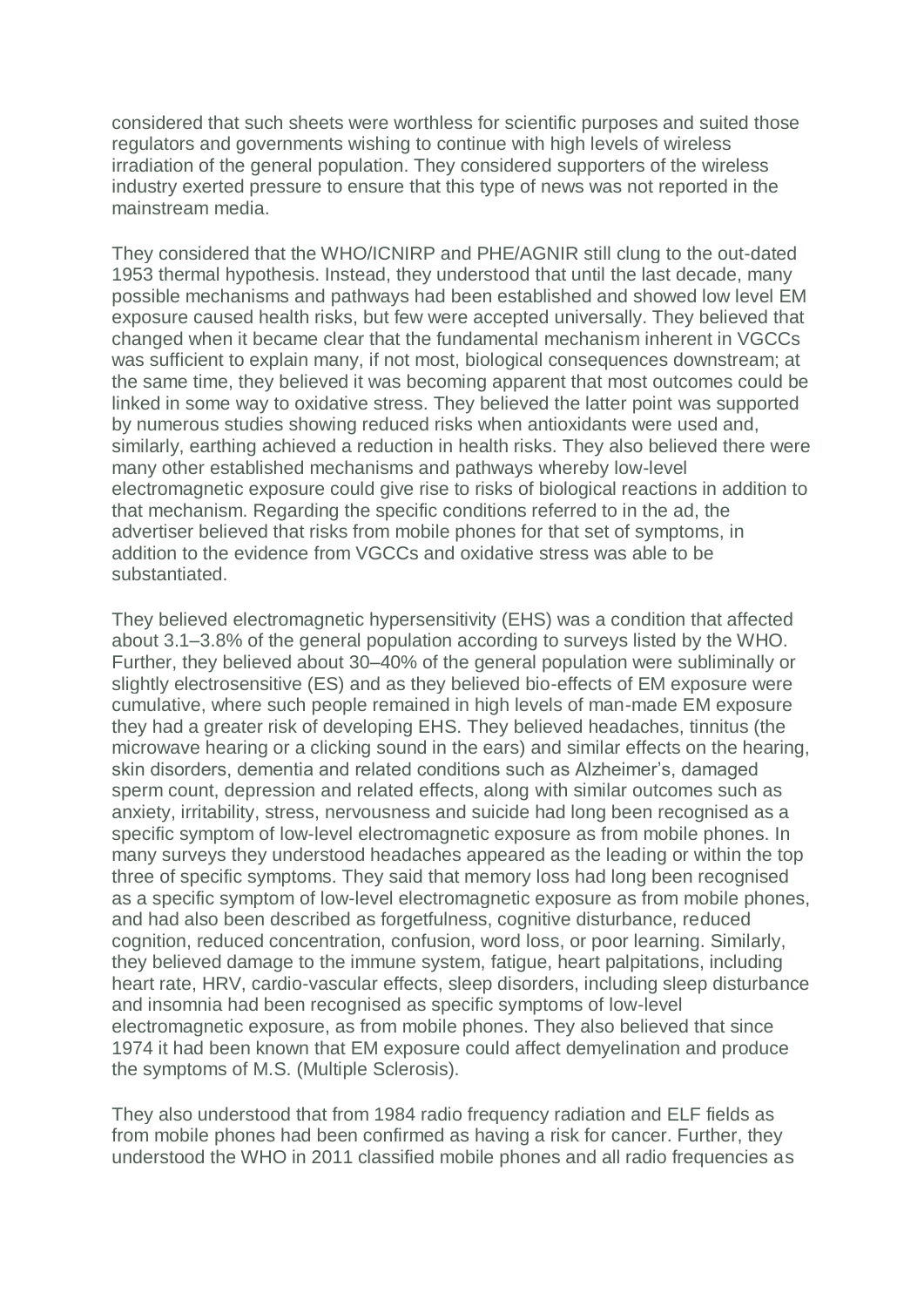raising the risk of cancer, when its IARC classified radio frequency as a 2B human carcinogen.

By way of substantiation, they provided over 500 references to studies, including full annotated papers, in support of the claims.

### Assessment

#### Upheld

The ASA considered consumers would understand the claims "Worth the risk? It's your call. More and more research is starting to show potential health risks from mobile and cordless phones, WiFi and other electromagnetic fields" to mean that there was emerging robust scientific evidence that demonstrated negative human health impacts caused by mobile and cordless phones, WiFi and other electromagnetic fields. We considered the term 'emerging' in this context meant there had been some, potentially limited, robust reputable scientific evidence that had been recently published. We acknowledged the use of qualifying terminology in the claims such as "risk" and "potential" and the use of the rhetorical question. However, we considered the overall impression of the ad was the strong implication such risk to human health had been objectively demonstrated. We considered this impression was supported by the use of the app icons which featured serious medical conditions such as "Cancer Risk Raised" and "Brain Tumour". We further considered that consumers would understand the use of the app icons to mean that those specific conditions and health risks had been shown to be caused by exposure to mobile and cordless phones, WiFi and other electromagnetic fields.

We considered the advertiser needed to hold that emerging robust reputable scientific evidence that demonstrated negative impact to human health from mobile and cordless phones, WiFi and other electromagnetic fields in order to substantiate the claims, including, but not limited to, longitudinal studies with human participants.

We noted the advertiser's view that the WHO sheet 193 was not accurate and the WHO/ICNIRP and PHE/AGNIR held out-dated views. We understood the WHO's position as set out in the WHO Sheet 193 was that no research had yet demonstrated adverse health effects being caused by mobile phone use. We understood that position was shared by the NHS who had, in 2016, stated current research had reported that mobile phones did not have any detectable effects on brain function and there were no reported specific adverse effects of TETRA signals. We considered those various official bodies had formed their position based on extensive scientific examination of the area and the research available. For example, we understood the position was based on large comprehensive longitudinal studies including those undertaken by AGNIR, the Mobile Telecommunications and Health Research Programme and the Million Women Study. Therefore, we considered any evidence to the contrary likely needed to meet the same or a similar threshold of quality, such as authoritative reports, reputable guidelines or other published material that represented or reflected general scientific opinion, in order to undermine the position of such bodies.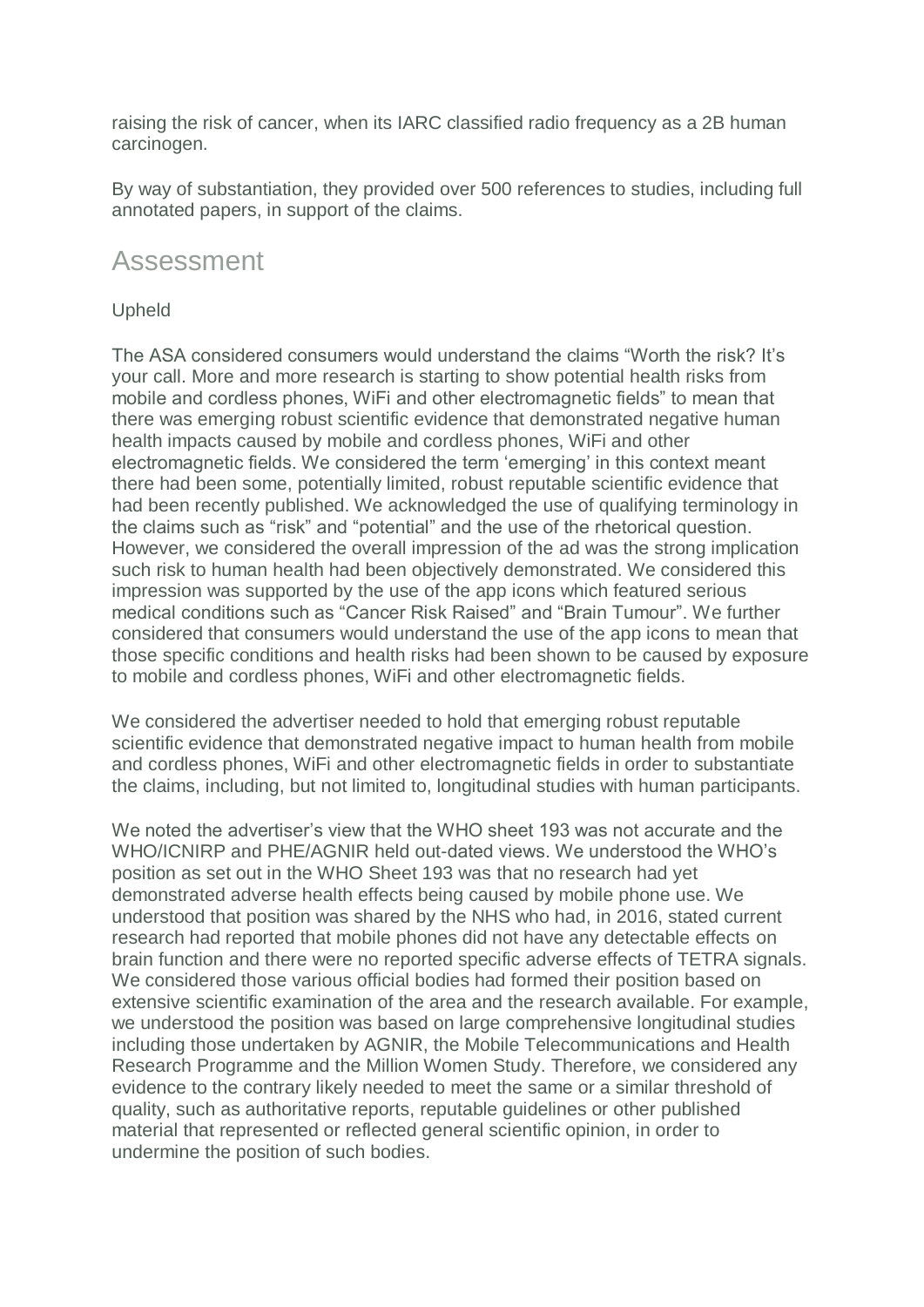In support, the advertiser provided various statements and articles. Two articles were described by the advertiser as demonstrating scientific corruption and conflicts of interest over low-level electromagnetic exposure involving the WHO/ICNIRP and a critique of the inaccuracies in the UK government's AGNIR 2012 Report, on which the UK government had based its rationale for declaring the current high levels of radiation exposure as safe. We did not consider that material adequately supported the position that the fact sheet was inaccurate or out-dated, or that the view was held by a significant proportion of the scientific and medical community, so as to undermine the WHO/ICNIPR or NHS position.

We considered the evidence provided in support of the claims in the ad. A significant proportion of the evidence supplied dated back as early as 1962. We considered that such evidence did not amount to emerging evidence and, further, was likely to be out of date due to the scientific, technological and medical developments that had since been made. We considered research cited before 2014, when the WHO sheet 193 had been last updated, was also likely to be out of date and did not amount to emerging research.

A number of the articles were not studies but reviewed the current context of research in the area. Of those, some concluded with broad generalisations advocating for the acknowledgement of the biological effects of electromagnetic radiation and the existence of electromagnetic radiation hypersensitivity as a physiological phenomenon. For example, one article concluded the mechanism of action of microwave electromagnetic frequencies (EMF/s), the role of the VGCCs in the brain, the impact of non-thermal EMFs on the brain, extensive epidemiological studies performed over the past 50 years, and five criteria testing for causality, all collectively showed that various non-thermal microwave EMF exposures produced diverse neuropsychiatric effects. However, although the article referenced studies that reported such positive effects, there was little detail or any methodological information included to corroborate such conclusions. A number of studies, similarly, did not contain enough information about the study or methodological design in order for the ASA to consider them to be robust.

We assessed the studies provided. We considered a number of articles were not adequate because they concerned animal experiments (particularly on rats and mice), rather than studies concerning human health. Some articles concerned human participants and reported positive effects. However, those pieces of research did not take place under conditions we considered would be sufficiently robust in terms of study design. For example, several studies lacked randomisation, control groups and/or single or double blinding; we considered those study design limitations meant the research was unlikely to be robust enough to substantiate claims concerning human health. In some studies, concerning human subjects, a number of participants had not been diagnosed with any of the specific conditions but had selfreported experiencing electromagnetic radiation hypersensitivity and were regarded as appropriate candidates because of this. We considered that the practice of selfreporting of symptoms without clinical diagnosis would impute bias into a study design. Further, a number of the studies did not feature large representative sample sizes that would indicate that recorded effects could be generalised to the general population. We also had concerns about how some of the data had been presented; a number of the studies neither appeared in reputable, peer-reviewed journals nor